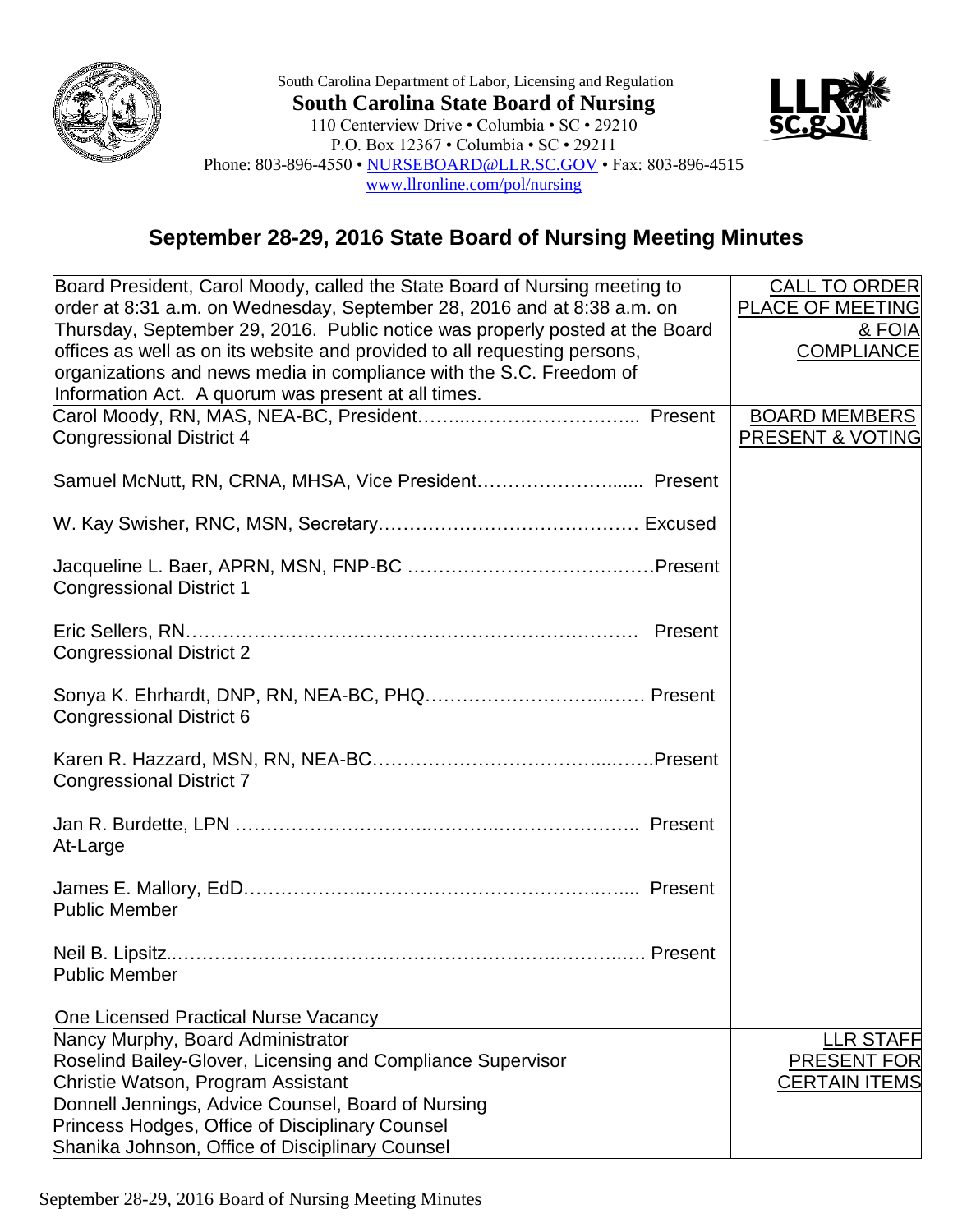| Kay Swisher was excused for the Wednesday and Thursday meeting days.                                                                                                                                                                                                                                                                                                                                                                                               | <b>EXCUSED</b><br><b>ABSENCES</b>                         |
|--------------------------------------------------------------------------------------------------------------------------------------------------------------------------------------------------------------------------------------------------------------------------------------------------------------------------------------------------------------------------------------------------------------------------------------------------------------------|-----------------------------------------------------------|
| A motion was made by Samuel McNutt to accept the excused absence. The<br>motion was seconded by Jan Burdette. The motion carried unanimously.                                                                                                                                                                                                                                                                                                                      | <b>MOTION</b>                                             |
| The September 28-29, 2016 Board of Nursing Meeting Regular Agenda was<br>presented for the Board's review and approval.                                                                                                                                                                                                                                                                                                                                            | <b>APPROVAL OF</b><br><b>AGENDA</b>                       |
| A motion was made by Neil Lipsitz to approve the September 28-29, 2016 Board<br>of Nursing Regular Agenda. Jan Burdette seconded the motion. The motion<br>carried unanimously.                                                                                                                                                                                                                                                                                    | <b>MOTION</b>                                             |
| The Consent Agenda for the September 28-29, 2016 Board of Nursing meeting was<br>presented for the Board's review and approval/acceptance as information.                                                                                                                                                                                                                                                                                                          | <b>APPROVAL OF</b><br><b>CONSENT AGENDA</b>               |
| a) For Acceptance: May 6, 2016 Advanced Practice Committee<br><b>Meeting Minutes</b><br>b) For Acceptance: June 21, 2016 Advisory Committee on<br><b>Nursing Education Meeting Minutes</b><br>c) For Information: NCLEX RN and PN Summary Statistics for<br>April 1 through June 30, 2016<br>d) For Information: NCSBN Good Morning Members July 20,<br>2016<br>e) For Information: Department of Education Information<br>For Information: Budget (on table)<br>f |                                                           |
| A motion was made by Samuel McNutt to approve the September 28-29, 2016<br>Board of Nursing meeting Consent Agenda as presented. Karen Hazzard<br>seconded the motion. The motion carried unanimously.                                                                                                                                                                                                                                                             | <b>MOTION</b>                                             |
| The July 28-29, 2016 Board of Nursing meeting minutes were deferred until the<br>next meeting.                                                                                                                                                                                                                                                                                                                                                                     | <b>APPROVAL OF</b><br><b>MINUTES</b>                      |
| Applicants for licensure appeared before the Board. The Board reviewed<br>exam, endorsement, reinstatement and renewal application matters. The Board<br>also reviewed a worksite approval and a disciplined reinstatement matter.                                                                                                                                                                                                                                 | <b>APPLICATION</b><br><b>APPEARANCES</b><br>(CONFIDENTIAL |
| A licensee appeared before the Board regarding a worksite approval matter.<br>A motion was made by Samuel McNutt to go into executive session for the<br>purpose of receiving legal counsel. Neil Lipsitz seconded the motion. The<br>motion carried unanimously.                                                                                                                                                                                                  | <b>MOTION</b>                                             |
| A motion was made by Samuel McNutt to leave executive session. Eric Sellers<br>seconded the motion. The motion carried unanimously. No official actions were<br>taken during executive session.                                                                                                                                                                                                                                                                    | <b>MOTION</b>                                             |
| A motion was made by Karen Hazzard to accept the request for the worksite<br>approval. Jan Burdette seconded the motion. The motion carried unanimously.                                                                                                                                                                                                                                                                                                           | <b>MOTION</b>                                             |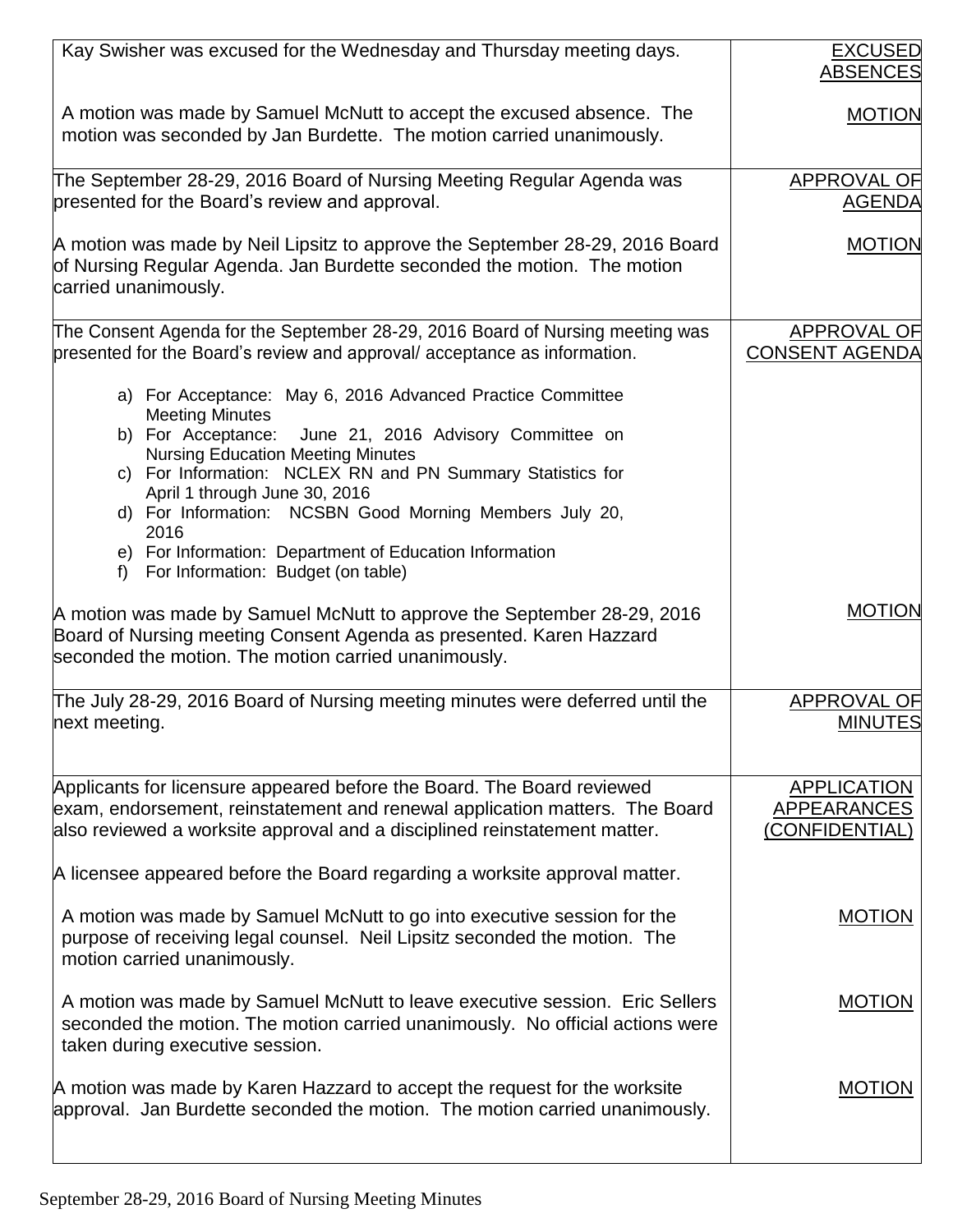| An applicant for licensure as a registered nurse by endorsement appeared<br>before the Board.                                                                                                    |               |
|--------------------------------------------------------------------------------------------------------------------------------------------------------------------------------------------------|---------------|
| A motion was made by Karen Hazzard to go into executive session for the<br>purpose of receiving legal counsel. Samuel McNutt seconded the motion. The<br>motion carried unanimously.             | <b>MOTION</b> |
| A motion was made by Samuel McNutt to leave executive session. Neil Lipsitz<br>seconded the motion. The motion carried unanimously. No official actions were<br>taken during executive session.  | <b>MOTION</b> |
| A motion was made by Jan Burdett to approve the application. Jacqueline Baer<br>seconded the motion. The motion carried unanimously.                                                             | <b>MOTION</b> |
| An applicant for licensure as a licensed practical nurse by endorsement<br>appeared before the Board.                                                                                            |               |
| A motion was made by Eric Sellers to accept the application. Neil Lipsitz<br>seconded the motion. The motion carried unanimously.                                                                | <b>MOTION</b> |
| An applicant for licensure as a licensed practical nurse by endorsement<br>appeared before the Board.                                                                                            |               |
| A motion was made by Samuel McNutt to go into executive session for the<br>purpose of receiving legal counsel. Neil Lipsitz seconded the motion. The<br>motion carried unanimously.              | <b>MOTION</b> |
| A motion was made by Samuel McNutt to leave executive session. Karen<br>Hazzard seconded the motion. The motion carried unanimously. No official<br>actions were taken during executive session. | <b>MOTION</b> |
| A motion was made by Jacqueline Baer to approve licensure. Sonya Ehrhardt<br>seconded the motion. The motion carried with two nays.                                                              | <b>MOTION</b> |
| An applicant for licensure as a registered nurse by endorsement appeared<br>before the Board.                                                                                                    |               |
| A motion was made by Karen Hazzard to grant licensure. Neil Lipsitz seconded<br>the motion. The motion carried unanimously.                                                                      | <b>MOTION</b> |
| An applicant for licensure as a registered nurse by examination appeared before<br>the Board.                                                                                                    |               |
| A motion was made by Neil Lipsitz to approve the application/ grant licensure.<br>The motion was seconded by Dr. Mallory. The motion carried unanimously.                                        | <b>MOTION</b> |
| An applicant for licensure as a registered nurse by examination appeared before<br>the Board.                                                                                                    |               |
| A motion was made by Karen Hazzard to approve the application. The motion<br>was seconded by Neil Lipsitz. The motion carried unanimously.                                                       | <b>MOTION</b> |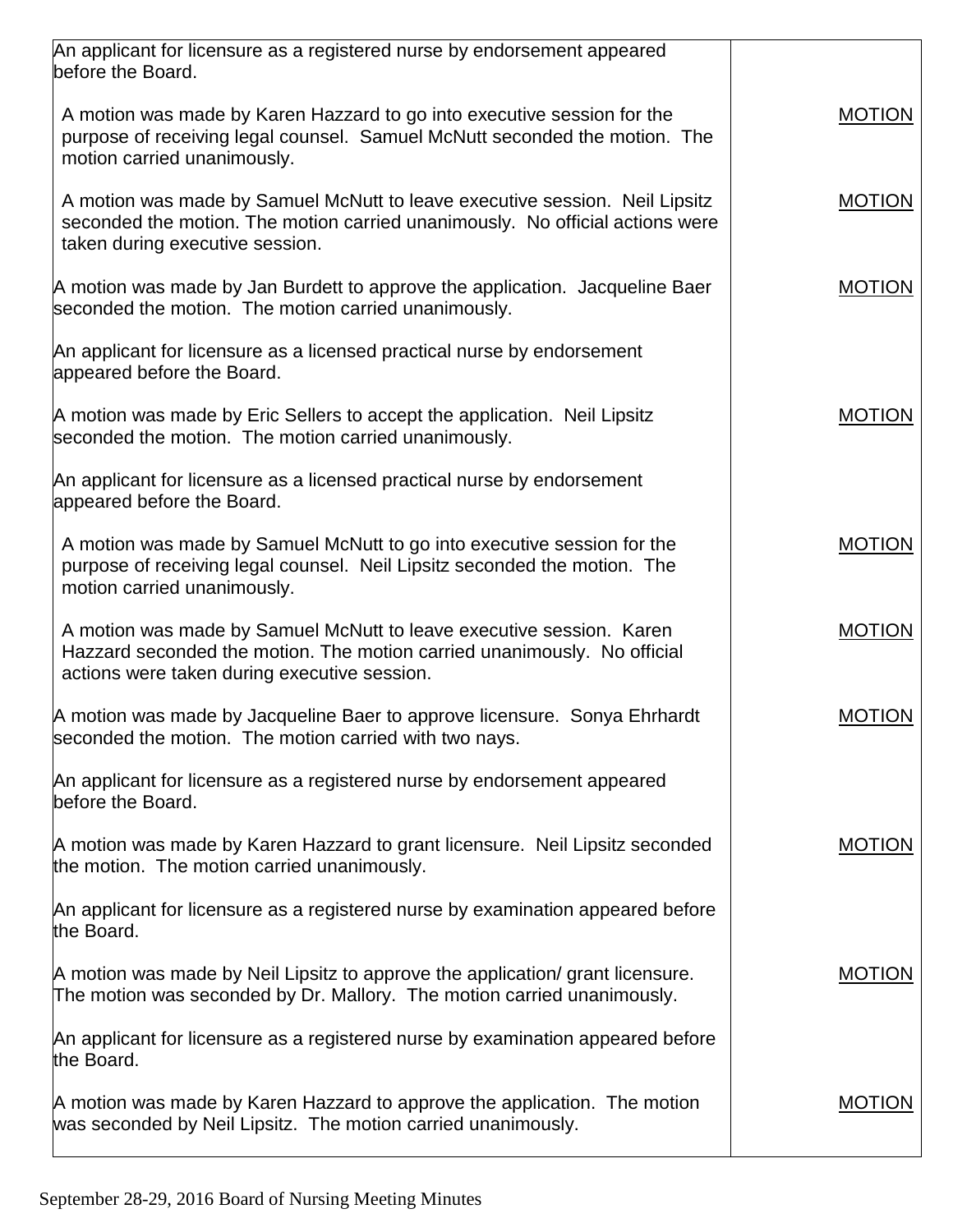| An applicant for licensure as a registered nurse by examination appeared before                                                                                                                              |               |
|--------------------------------------------------------------------------------------------------------------------------------------------------------------------------------------------------------------|---------------|
| the Board.                                                                                                                                                                                                   |               |
| A motion was made by Samuel McNutt to go into executive session for the<br>purpose of receiving legal counsel. Jan Burdette seconded the motion. The<br>motion carried unanimously.                          | <b>MOTION</b> |
| A motion was made by Neil Lipsitz to leave executive session. Karen Hazzard<br>seconded the motion. The motion carried unanimously. No official actions were<br>taken during executive session.              | <b>MOTION</b> |
| A motion was made by Jacqueline Baer to grant a single state license for one<br>year and enrollment/ monitoring with RPP for one year. Samuel McNutt<br>seconded the motion. The motion carried unanimously. | <b>MOTION</b> |
| An applicant for licensure as an advanced practice registered nurse by<br>reinstatement appeared before the Board.                                                                                           |               |
| A motion was made by Neil Lipsitz to go into executive session for the purpose<br>of receiving legal counsel. Jan Burdette seconded the motion. The motion<br>carried unanimously.                           | <b>MOTION</b> |
| A motion was made by Neil Lipsitz to leave executive session. Karen Hazzard<br>seconded the motion. The motion carried unanimously. No official actions were<br>taken during executive session.              | <b>MOTION</b> |
| A motion was made by Jacqueline Baer to grant a single state license for one<br>year and enrollment/ monitoring with RPP for one year. Neil Lipsitz seconded the<br>motion. The motion carried unanimously.  | <b>MOTION</b> |
| An applicant for licensure as a registered nurse by reinstatement appeared<br>before the Board.                                                                                                              |               |
| A motion was made by Karen Hazzard to grant licensure. The motion was<br>seconded by Neil Lipsitz. The motion carried unanimously.                                                                           | <b>MOTION</b> |
| An applicant for licensure as a registered nurse by reinstatement appeared<br>before the Board.                                                                                                              |               |
| A motion was made by Neil Lipsitz to grant licensure. The motion was seconded<br>by Sonya Erhardt. The motion carried unanimously.                                                                           | <b>MOTION</b> |
| An applicant for licensure as a licensed practical nurse by disciplined<br>reinstatement appeared before the Board.                                                                                          |               |
| A motion was made by Jacqueline Baer to grant licensure. The motion was<br>seconded by Karen Hazzard. The motion carried unanimously.                                                                        | <b>MOTION</b> |
|                                                                                                                                                                                                              |               |
|                                                                                                                                                                                                              |               |
|                                                                                                                                                                                                              |               |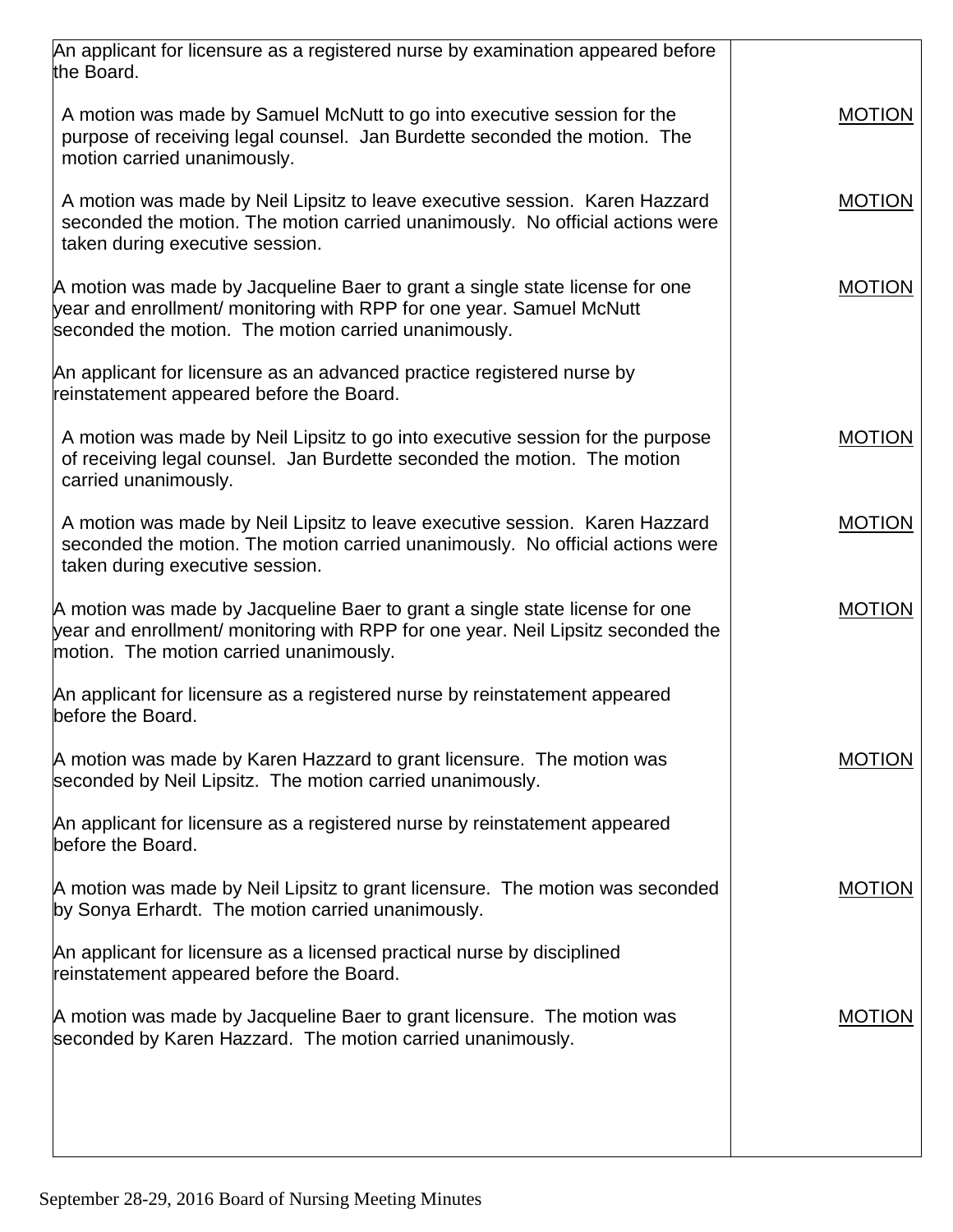| Respondents appeared before the Board. The Board reviewed Memoranda of<br>Agreement (MOA) stipulating to violations of the Nurse Practice Act to determine<br>disciplinary actions and reviewed recommendations from panel hearings.<br>Respondents also appeared before the Board to request modification to their<br>Consent Agreements or Board Orders. | <b>HEARINGS</b><br><b>DISCIPLINE</b><br>(CONFIDENTIAL) |
|------------------------------------------------------------------------------------------------------------------------------------------------------------------------------------------------------------------------------------------------------------------------------------------------------------------------------------------------------------|--------------------------------------------------------|
| In case #2015-44, respondent signed a Memorandum of Agreement (MOA).                                                                                                                                                                                                                                                                                       |                                                        |
| A motion was made by Neil Lipsitz to go into executive session for the purpose<br>of receiving legal counsel. Samuel McNutt seconded the motion. The motion<br>carried unanimously.                                                                                                                                                                        | <b>MOTION</b>                                          |
| A motion was made by James Mallory to leave executive session. Samuel<br>McNutt seconded the motion. The motion carried unanimously. No official<br>actions were taken during executive session.                                                                                                                                                           | <b>MOTION</b>                                          |
| In case #2015-44, a motion was made by Karen Hazard to adopt the MOA,<br>dismiss the charges and issue a non-disciplinary Letter of Caution. The motion<br>was seconded by Samuel McNutt. The motion carried unanimously.                                                                                                                                  | <b>MOTION</b>                                          |
| In case #2016-555, respondent requested a modification of an existing Board<br>order.                                                                                                                                                                                                                                                                      |                                                        |
| In case #2016-555, a motion was made by Samuel McNutt to lift the suspension.<br>The motion was seconded by Neil Lipsitz. The motion carried unanimously.                                                                                                                                                                                                  | <b>MOTION</b>                                          |
| In case #2016-556, respondent requested a modification of an existing Board<br>order.                                                                                                                                                                                                                                                                      |                                                        |
| A motion was made by Samuel McNutt to go into executive session for the<br>purpose of receiving legal counsel. Jacqueline Baer seconded the motion. The<br>motion carried unanimously.                                                                                                                                                                     | <b>MOTION</b>                                          |
| A motion was made by Samuel McNutt to leave executive session. Jacqueline<br>Baer seconded the motion. The motion carried unanimously. No official actions<br>were taken during executive session.                                                                                                                                                         | <b>MOTION</b>                                          |
| In case #2016-556, a motion was made by Sonya Erhardt to grant the<br>modification. Jan Burdette seconded the motion. The motion carried<br>unanimously.                                                                                                                                                                                                   | <b>MOTION</b>                                          |
| In case #2014-201, respondent signed a Memorandum of Agreement (MOA).                                                                                                                                                                                                                                                                                      |                                                        |
| A motion was made by Neil Lipsitz to go into executive session for the purpose<br>of receiving legal counsel. Samuel McNutt seconded the motion. The motion<br>carried unanimously.                                                                                                                                                                        | <b>MOTION</b>                                          |
| A motion was made by Samuel McNutt to leave executive session. Neil Lipsitz<br>seconded the motion. The motion carried unanimously. No official actions were<br>taken during executive session.                                                                                                                                                            | <b>MOTION</b>                                          |
| In case #2014-201, a motion was made by Karen Hazzard to accept the MOA                                                                                                                                                                                                                                                                                    | <b>MOTION</b>                                          |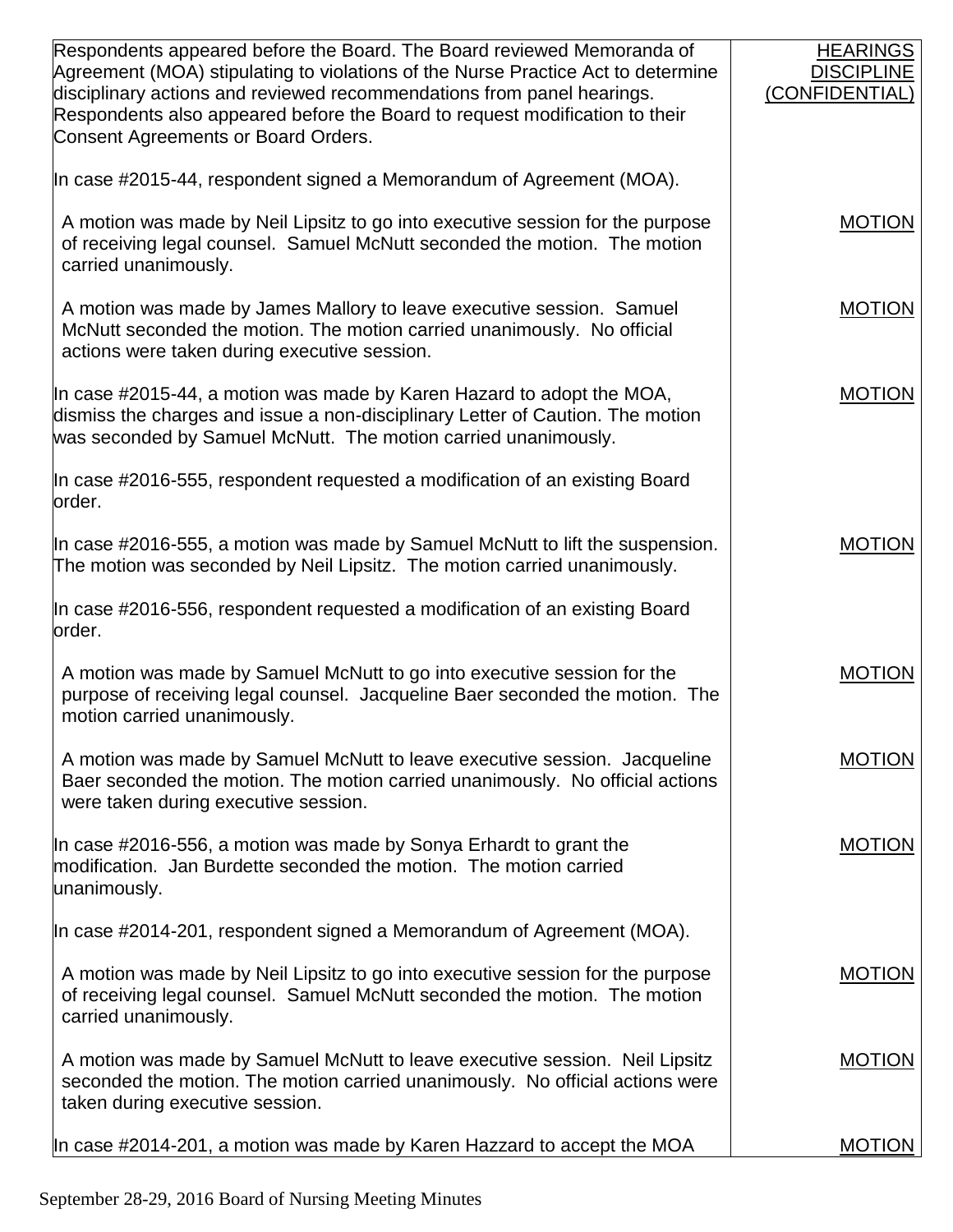| with the following sanctions: a private reprimand, a \$500 civil penalty and<br>completion of legal aspects and ethics courses with payment and course<br>completion within six months. The motion was seconded by Samuel McNutt.<br>The motion carried unanimously.                                           |               |
|----------------------------------------------------------------------------------------------------------------------------------------------------------------------------------------------------------------------------------------------------------------------------------------------------------------|---------------|
| In case #2016-557, respondent requested a modification of an existing Board<br>Order.                                                                                                                                                                                                                          |               |
| A motion was made by Samuel McNutt to go into executive session for the<br>purpose of receiving legal counsel. Neil Lipsitz seconded the motion. The<br>motion carried unanimously.                                                                                                                            | <b>MOTION</b> |
| A motion was made by Samuel McNutt to leave executive session. Karen<br>Hazzard seconded the motion. The motion carried unanimously. No official<br>actions were taken during executive session.                                                                                                               | <b>MOTION</b> |
| In case #2016-557, a motion was made by Jacqueline Baer to grant the 2006,<br>2007 and 2009 Consent Agreements from public to private and the Board<br>declines the request to modify the public orders of suspension to private. The<br>motion was seconded by Karen Hazzard. The motion carried unanimously. | <b>MOTION</b> |
| In case #2014-123, a panel hearing was August 9, 2016.                                                                                                                                                                                                                                                         |               |
| In case #2014-123, a motion was made by Samuel McNutt to adopt the panel<br>hearing recommendation. The motion was seconded by Neil Lipsitz. The<br>motion carried unanimously.                                                                                                                                | <b>MOTION</b> |
| In case #2016-566, respondent requested a modification of an existing Board<br>Order.                                                                                                                                                                                                                          |               |
| In case #2016-566, a motion was made by Samuel McNutt to lift the Order of<br>Suspension. The motion was seconded by Neil Lipsitz. The motion carried<br>unanimously.                                                                                                                                          | <b>MOTION</b> |
| In case #2016-559, respondent requested a modification of an existing Board<br>Order.                                                                                                                                                                                                                          |               |
| A motion was made by Samuel McNutt to go into executive session for the<br>purpose of receiving legal counsel. Neil Lipsitz seconded the motion. The<br>motion carried unanimously.                                                                                                                            | <b>MOTION</b> |
| A motion was made by James Mallory to leave executive session. Samuel<br>McNutt seconded the motion. The motion carried unanimously. No official<br>actions were taken during executive session.                                                                                                               | <b>MOTION</b> |
| In case #2016-559, a motion was made by Karen Hazzard to lift the probation<br>and all related restrictions that are associated with that and to ensure continued<br>participation in the RPP program. The motion was seconded by Eric Sellers.<br>The motion carried unanimously.                             | <b>MOTION</b> |
|                                                                                                                                                                                                                                                                                                                |               |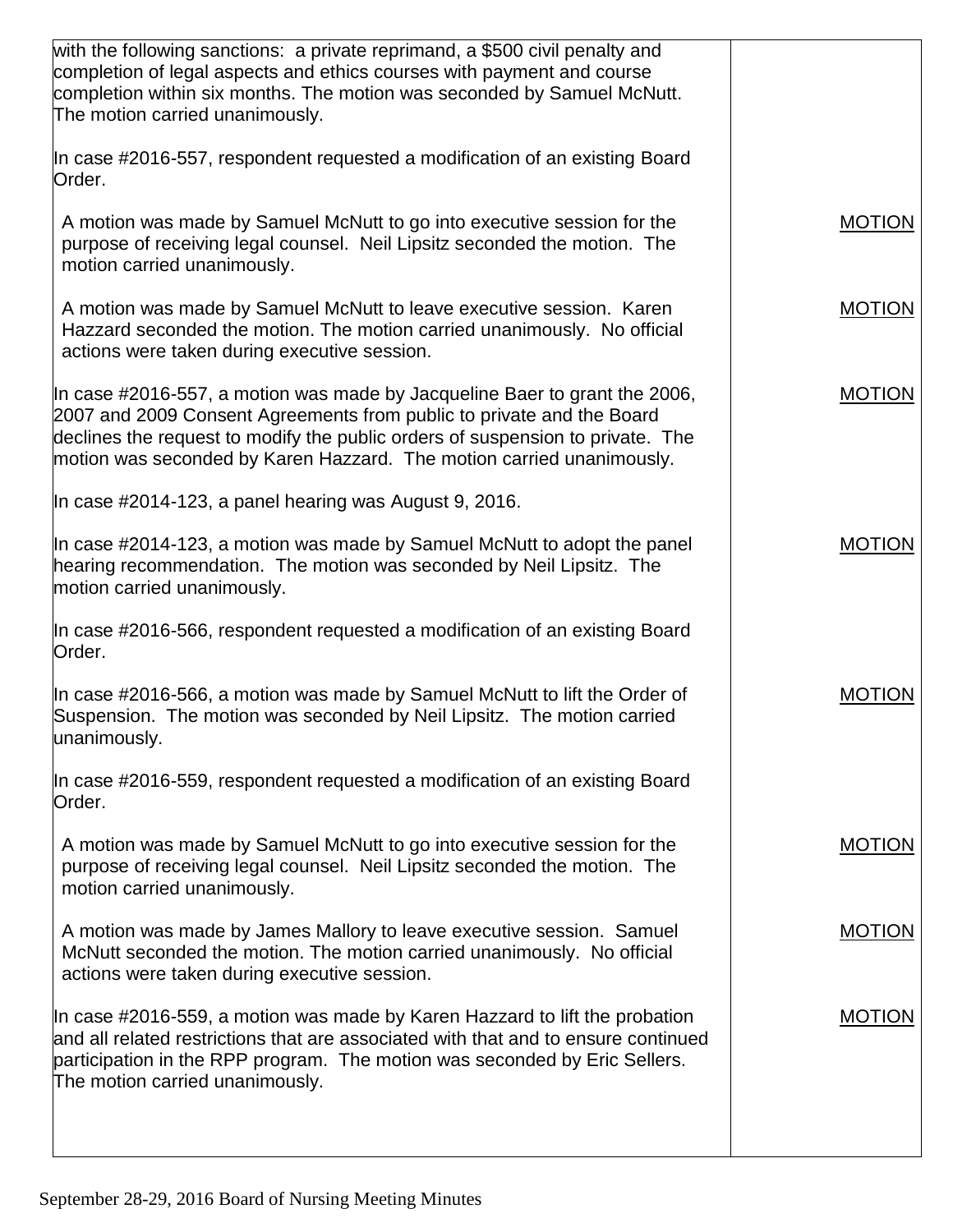| The National Council of State Boards of Nursing (NCSBN) Annual Meeting/<br>Delegate Assembly was held in Chicago, IL on August 17-19, 2016. Carol<br>Moody, Samuel McNutt, Jacqueline Baer and Nancy Murphy attended.<br>Discussion included though was not limited to the NCSBN Institute of Regulatory<br>Excellence Fellowship Program, the approval of the 2017 NCLEX-PN Test Plan<br>and the enhanced Nurse Licensure Compact. | PRESIDENT'S<br><b>REPORT</b><br><b>NATIONAL</b><br><b>COUNCIL OF STATE</b><br><b>BOARDS OF</b><br><b>NUSING (NCSBN)</b><br><b>ANNUAL MEETING</b>      |
|-------------------------------------------------------------------------------------------------------------------------------------------------------------------------------------------------------------------------------------------------------------------------------------------------------------------------------------------------------------------------------------------------------------------------------------|-------------------------------------------------------------------------------------------------------------------------------------------------------|
| The following Board of Nursing members will serve on the nominating<br>committee for election of officers: Jan Burdette, James Mallory and Neil Lipsitz.<br>The committee will bring forward a nominations slate to the November 2016<br>meeting.                                                                                                                                                                                   | PRESIDENT'S<br><b>REPORT</b><br><b>NOMINATING</b><br><b>COMMITTEE FOR</b><br><b>ELECTION OF</b><br><b>OFFICERS</b>                                    |
| The Board of Nursing Bylaws include a section for the removal of a Board<br>member. The Board discussed exploring the addition of a removal of<br>committee member section to the Board committee bylaws (Advisory<br>Committee on Nursing Education (ACONE), Advanced Practice Committee<br>(APC) and Nursing Practice and Standards Committee (NPSC)).                                                                            | PRESIDENT'S<br><b>REPORT -- BOARD</b><br>OF NURSING<br><b>COMMITTEE</b><br><b>BYLAWS-</b><br><b>REMOVAL OF A</b><br><b>COMMITTEE</b><br><b>MEMBER</b> |
| A motion was made by Samuel McNutt to go into executive session for the<br>purpose of receiving legal counsel. Neil Lipsitz seconded the motion. The<br>motion carried unanimously.                                                                                                                                                                                                                                                 | <b>MOTION</b>                                                                                                                                         |
| A motion was made by Samuel McNutt to leave executive session. Eric Sellers<br>seconded the motion. The motion carried unanimously. No official actions were<br>taken during executive session.                                                                                                                                                                                                                                     | <b>MOTION</b>                                                                                                                                         |
| A motion was made by Samuel McNutt to request the Board of Nursing Advice<br>Counsel prepare language to add to the Board of Nursing Committee Bylaws<br>for removal of committee members and to present it at the November meeting.<br>The motion was seconded by Karen Hazzard. The motion carried unanimously.                                                                                                                   | <b>MOTION</b>                                                                                                                                         |
| Jacqueline Baer has requested the Board approve her attendance at the 6 <sup>th</sup><br>Annual National RX Drug Abuse & Heroin Summit and Smart Approaches to<br>Marijuana Meeting being held April 17-20, 2016 in Atlanta, Georgia.                                                                                                                                                                                               | PRESIDENT'S<br><b>REPORT</b><br><b>JACQUELINE BAER</b><br><b>REQUEST FOR</b><br>APPROVAL TO<br><b>ATTEND MEETING</b>                                  |
| A motion was made by Karen Hazzard to approve Jacqueline Baer's<br>attendance at the 6 <sup>th</sup> Annual National RX Drug Abuse & Heroin Summit and                                                                                                                                                                                                                                                                              | <b>MOTION</b>                                                                                                                                         |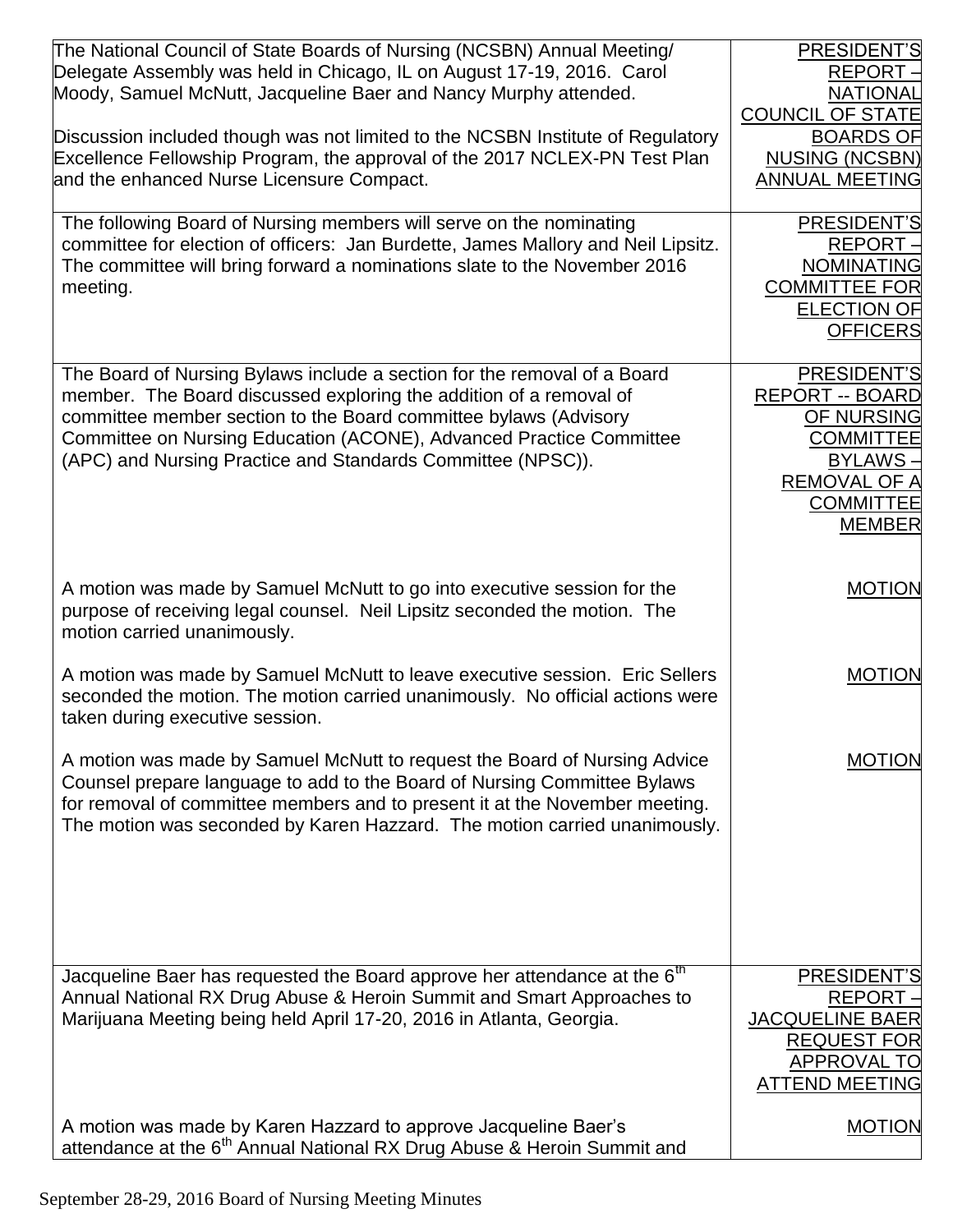| Smart Approaches to Marijuana Meeting. The motion was seconded by Jan<br>Burdette. The motion carried unanimously.                                                                                                                                                                                                                                                                                                                                                                                                                                            |                                                                                                                                                     |
|---------------------------------------------------------------------------------------------------------------------------------------------------------------------------------------------------------------------------------------------------------------------------------------------------------------------------------------------------------------------------------------------------------------------------------------------------------------------------------------------------------------------------------------------------------------|-----------------------------------------------------------------------------------------------------------------------------------------------------|
| A motion was made by James Mallory to recess the meeting at 3:01 p.m. until<br>tomorrow. Jan Burdette seconded the motion. The motion carried unanimously.                                                                                                                                                                                                                                                                                                                                                                                                    | <b>MOTION TO</b><br><b>RECESS</b>                                                                                                                   |
| <b>September 29, 2016</b>                                                                                                                                                                                                                                                                                                                                                                                                                                                                                                                                     |                                                                                                                                                     |
| The Site Survey Team appointed by the Advisory Committee on Nursing<br>Education (ACONE) completed their survey for The Citadel Proposed<br>Baccalaureate Degree Registered Nursing Education Programs (Traditional<br>Bachelor of Science in Nursing (BSN) and Bachelor of Science in Nursing<br>(BSN) Degree Completion (2+2)) on May 24, 2016.<br>The report was submitted for action/ recommendation to the ACONE at its                                                                                                                                  | THE CITADEL -<br><b>REQUEST FOR</b><br><b>INITIAL APPROVAL</b><br><b>FOR PROPOSED</b><br><b>BACCALAUREATE</b><br><b>DEGREE</b><br><b>REGISTERED</b> |
| August 30, 2016 meeting.<br>At its August 30, 2016 meeting, the ACONE recommended to forward the<br>proposed Citadel Baccalaureate Degree Registered Nursing Education<br>Programs (Traditional Bachelor of Science in Nursing (BSN) and Bachelor of<br>Science in Nursing (BSN) Degree Completion (2+2)) to the Board of Nursing for<br>consideration regarding initial approval with the recommendation to develop/<br>submit the following for the Board's review:                                                                                         | <b>NURSING</b><br><b>EDUCATION</b><br><b>PROGRAMS</b>                                                                                               |
| A written policy/ procedure for governing the compilation and use of<br>$\bullet$<br>academic student records kept in the nursing department<br>A comprehensive written plan for the periodic evaluation for all nursing<br>$\bullet$<br>program components                                                                                                                                                                                                                                                                                                   |                                                                                                                                                     |
| Dr. Amelia Joseph, Nursing Administrator, Dr. Connie Book, Provost and Dean<br>of the College and Dr. John Weinstein, Dean of Science and Math, The Citadel,<br>appeared to request initial program approval for the Proposed Baccalaureate<br>Degree Registered Nursing Education Programs (Traditional Bachelor of<br>Science in Nursing (BSN) and Bachelor of Science in Nursing (BSN) Degree<br>Completion (2+2)). The survey report with findings and recommendations<br>along with the Citadel response materials were provided for the Board's review. |                                                                                                                                                     |
| Discussion included though was not limited to plans for clinical sites for nursing<br>student experiences to include for obstetrics and pediatrics, number of students<br>to be enrolled, accreditation plans, financial matters and simulation plans.                                                                                                                                                                                                                                                                                                        |                                                                                                                                                     |
| A motion was made by Samuel McNutt to grant initial approval for the<br>presented Traditional Bachelor of Science in Nursing (BSN) and Bachelor of<br>Science in Nursing (BSN) Degree Completion (2+2) programs. The motion was<br>seconded by Neil Lipsitz. The motion carried unanimously.                                                                                                                                                                                                                                                                  | <b>MOTION</b>                                                                                                                                       |
| At its January 27, 2011 meeting, the Board voted to grant initial approval status<br>for the proposed Fortis College Columbia Associate Degree Nursing Program<br>contingent upon receipt of the following: 1) job description for adjunct/clinical<br>faculty; 2) executed clinical agreements with Kershaw Health and Spartanburg<br>Regional Health Service District; 3) documentation that differentiates policy<br>differences between the program and the parent institution e.g. attendance and                                                        | <b>FORTIS COLLEGE</b>                                                                                                                               |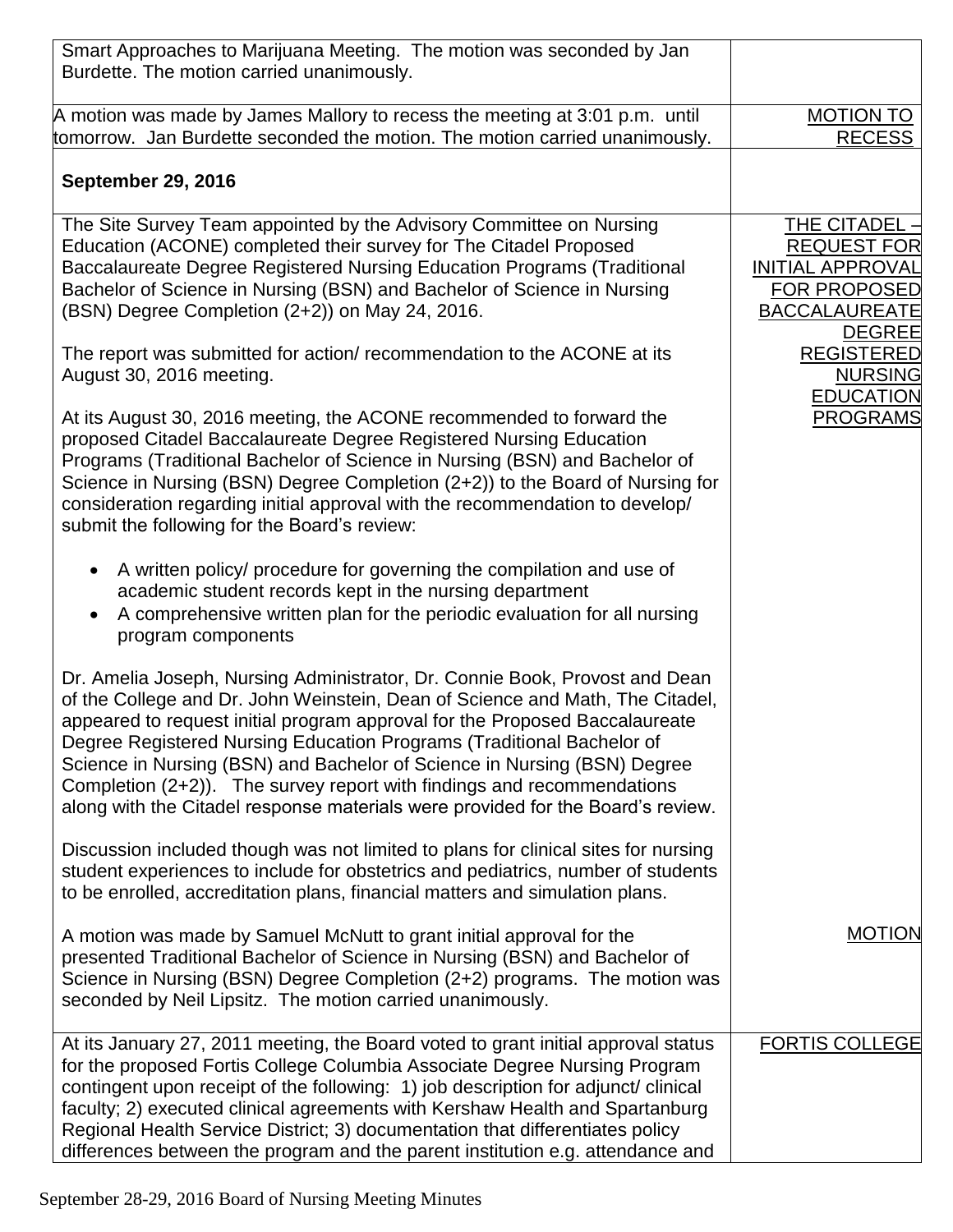4) update on faculty hires/ recruitment plan to be received no later than March 1, 2011.

At its May 15-16, 2014 meeting, Fortis College appeared before the Board regarding the College's NCLEX deficiency/ submitted report provided for the Board's review and a request for approval of policy changes. The Board voted to accept the report and the policy change request change.

At its May 15-16, 2014 meeting, Fortis College also appeared before the Board regarding their request for initial to full Associate Degree Registered Nurse Program approval. A site visit was conducted on September 17, 2013 and the report from that visit as well as response materials from Fortis College were provided for the Board's review.

At its May 15-16, 2014 meeting, the Board relayed appreciation for Fortis College's efforts to improve the program and the outcomes and accepted the report/ response materials but deferred action until two additional cohorts have taken the NCLEX. The Board asked that Fortis College return in November 2014.

At its November 20-21, 2014 meeting, the Board voted to continue with initial approval. The Board requested that Fortis College continue with their plan of action as outlined and reviewed in the meeting. The Board asked Fortis College to return in September of 2015 for a progress update and for further discussion on full approval.

At its May 14-15, 2015 meeting, Fortis College appeared to discuss their NCLEX deficiency and the report submitted by the College was provided for the Board's review.

The Board voted to accept the action plan presented and required a return to the Board in September 2015 with NCLEX scores and the progress of the plan presented. As well include the entrance GPA, graduate GPA, and pass/ fail of the NCLEX and if available, HESI scores with correlation of students. Also at the September meeting, the status of the program will be decided. The Board also supported continuing to look at the quality and quantity of students.

At its September 24-25, 2015 meeting, the Board voted to accept the action plan as information and to grant full approval through September 2016.

The Fortis College associate degree registered nursing program site survey regarding continuing program approval was conducted June 15, 2016. The survey report with findings and recommendations were provided for the Board's review.

Yvette Spees, Dean of Nursing and Jennifer Yarnell, Campus President, Fortis College, appeared before the Board to discuss the survey/ program and to respond to questions.

Discussion included though was not limited to number of students, number of cohorts, admission criteria, NCLEX outcomes, HESI utilization and grading.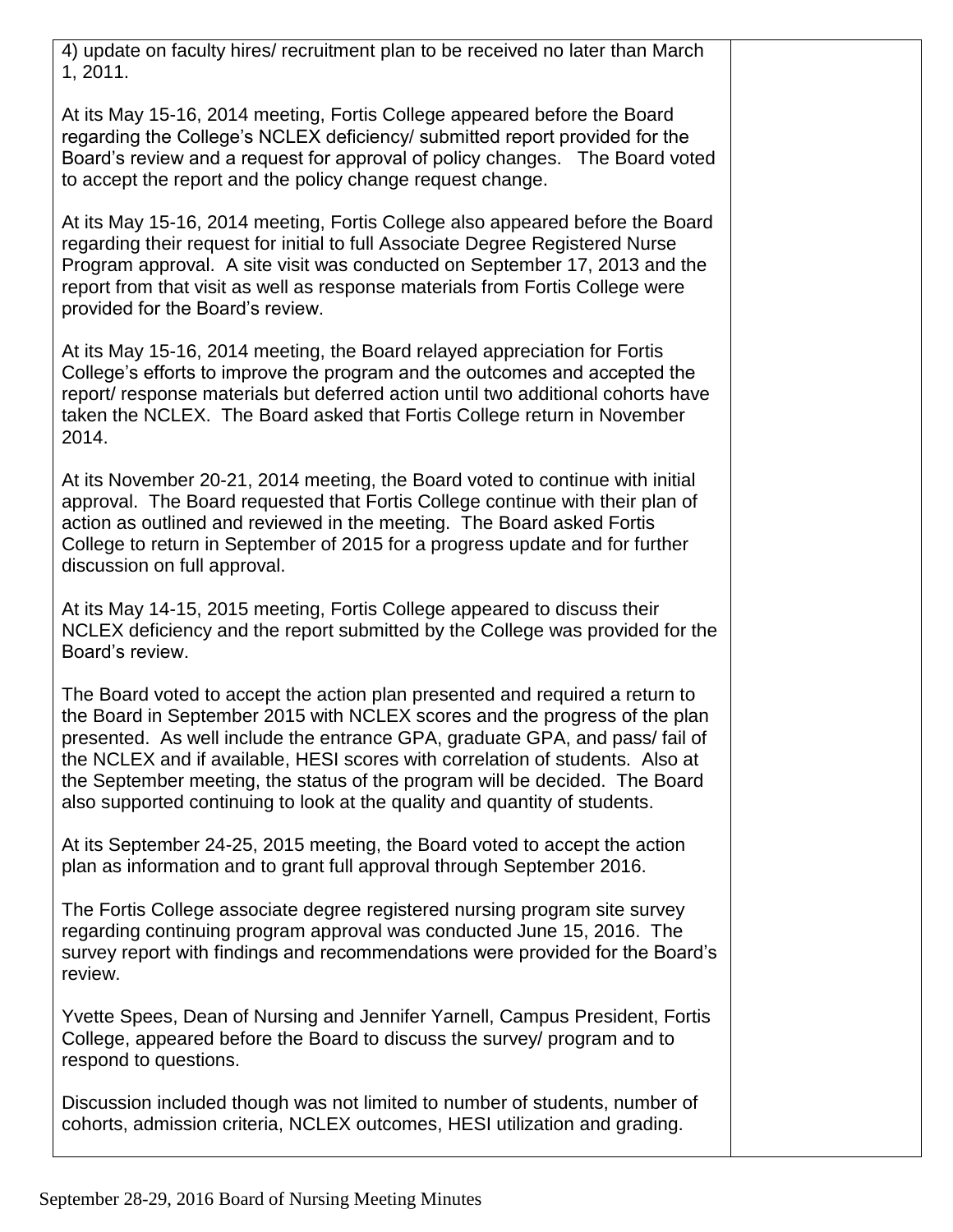| A motion was made by Kay Swisher to defer action until the March 2017 Board<br>of Nursing meeting. The motion was seconded by Samuel McNutt. The motion<br>carried unanimously.                                                                                                                                                                                                                                                                                                                                                                                                                                                                        | <b>MOTION</b>                                                                                                                               |
|--------------------------------------------------------------------------------------------------------------------------------------------------------------------------------------------------------------------------------------------------------------------------------------------------------------------------------------------------------------------------------------------------------------------------------------------------------------------------------------------------------------------------------------------------------------------------------------------------------------------------------------------------------|---------------------------------------------------------------------------------------------------------------------------------------------|
| At its March 26-27, 2015 meeting, the Board voted to grant initial approval for the<br>ITT Technical Institute Columbia associate degree registered nursing program.                                                                                                                                                                                                                                                                                                                                                                                                                                                                                   | <b>ITT TECHNICAL</b><br><b>INSTITUTE</b><br><b>COLUMBIA</b>                                                                                 |
| Discussion included though was not limited to the ITT Technical College closure<br>of academic operations as of September 6, 2016. Donnell Jennings, Advice<br>Counsel, BON received an e-mail communication from Thomas R. Brouwer,<br>Regulatory Affairs Manager, ITT Educational Service, Inc. regarding notice<br>concerning the closure of all ITT Technical Institutes and the associate degree in<br>nursing program offered by the institutions and that the ITT Technical College<br>Columbia program never started or enrolled any students and would like to<br>surrender approval. The correspondence was provided for the Board's review. |                                                                                                                                             |
| Lane Goodwin, Program Manager, Licensing, SC Commission on Higher<br>Education (CHE) appeared and relayed that the SC CHE is involved with the<br>matter and discussed the CHE role.                                                                                                                                                                                                                                                                                                                                                                                                                                                                   |                                                                                                                                             |
| A motion was made by Samuel McNutt to rescind the approval of the ITT<br>Technical Institute Columbia associated degree registered nursing program. The<br>motion was seconded by Karen Hazzard. The motion carried unanimously.                                                                                                                                                                                                                                                                                                                                                                                                                       | <b>MOTION</b>                                                                                                                               |
| At its August 5, 2016 meeting, the Advanced Practice Committee (APC)<br>reviewed/ discussed Barbara Hall's request for Exception to the APRN Age<br>Parameters and recommended the Board approve the request for exemption to<br>the Acute Care Adult Gerontology Nurse Practitioner (AGACNP) age parameter<br>to include the pediatric population. The APC documents were provided for the<br>Board's review.                                                                                                                                                                                                                                         | <b>PRACTICE-</b><br><b>ADVANCED</b><br><b>PRACTICE</b><br><b>COMMITTEE (APC)</b><br>– REQUEST FOR<br><b>EXCEPTION TO</b><br><b>APRN AGE</b> |
| Discussion included though was not limited to education/ coursework and<br>practice setting.                                                                                                                                                                                                                                                                                                                                                                                                                                                                                                                                                           | PARAMETERS-<br><b>BARBARA HALL</b>                                                                                                          |
| A motion was made by Kay Swisher to accept the exemption for age as<br>recommended by the APC. The motion was seconded by Neil Lipsitz. The<br>motion carried unanimously.                                                                                                                                                                                                                                                                                                                                                                                                                                                                             | <b>MOTION</b>                                                                                                                               |
| At its July 14, 2016 meeting, the Nursing Practice and Standards Committee<br>(NPSC) reviewed/ discussed AOs #3, 7, 19, 21, 27, 37, 44, 45, 57 and 59 and<br>recommended the Board approve the revisions as presented.                                                                                                                                                                                                                                                                                                                                                                                                                                 | <b>NURSING</b><br><b>PRACTICE AND</b><br><b>STANDARDS</b><br><b>COMMITTEE (NPSC)</b><br><u>– ADVISORY</u><br><b>OPINIONS</b>                |
| A motion was made by Karen Hazzard to approved the revised AOs #3, 7, 19,<br>21, 27, 37, 44, 45, 57 and 59 as recommended by the NPSC and presented in<br>the Board's materials. The motion was seconded by Samuel McNutt. The<br>motion carried unanimously.                                                                                                                                                                                                                                                                                                                                                                                          | <b>MOTION</b>                                                                                                                               |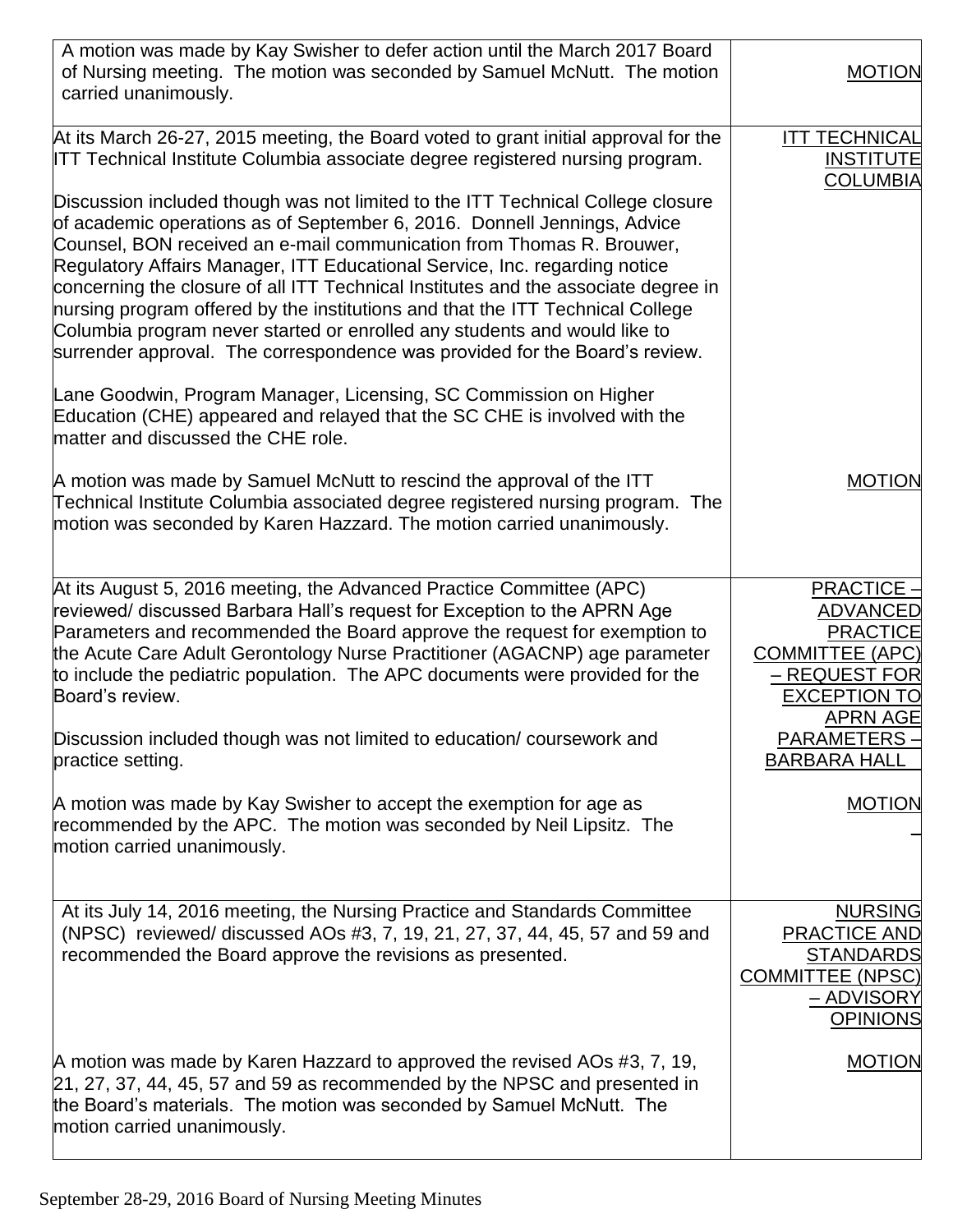| At its July 14, 2016 meeting, the Nursing Practice and Standards Committee<br>(NPSC) reviewed/ discussed the Advisory Opinion Supplement on the Nursing<br>Management of Invasive Devices (Catheters, Lines and Tubes) Gastrointestinal<br>RN and LPN matrixes.                                                                                                                                                    | <b>NURSING</b><br><b>PRACTICE AND</b><br><b>STANDARDS</b><br><b>COMMITTEE</b><br>(NPSC) – ADVISORY |
|--------------------------------------------------------------------------------------------------------------------------------------------------------------------------------------------------------------------------------------------------------------------------------------------------------------------------------------------------------------------------------------------------------------------|----------------------------------------------------------------------------------------------------|
| The NPSC committee recommended the Board approved the revisions for the<br>Advisory Opinion Supplement on the Nursing Management of Invasive Devices<br>(Catheters, Lines and Tubes) Gastrointestinal LPN matrix as presented.                                                                                                                                                                                     | <b>OPINION</b><br><b>SUPPLEMENT</b>                                                                |
| A motion was made by Samuel McNutt to accept the recommendations of the<br>NPSC for the revisions for the Advisory Opinion Supplement on the Nursing<br>Management of Invasive Devices (Catheters, Lines and Tubes) Gastrointestinal<br>LPN matrix as presented. The motion was seconded by Jan Burdette. The<br>motion carried unanimously.                                                                       | <b>MOTION</b>                                                                                      |
| The NPSC committee recommended no changes for the Advisory Opinion<br>Supplement on the Nursing Management of Invasive Devices (Catheters, Lines<br>and Tubes) Gastrointestinal RN matrix.                                                                                                                                                                                                                         |                                                                                                    |
| A motion was made by Samuel McNutt to accept the NPSC recommendations<br>of review with no changes for the Advisory Opinion Supplement on the Nursing<br>Management of Invasive Devices (Catheters, Lines and Tubes) Gastrointestinal<br>RN matrix as presented. The motion was seconded by Neil Lipsitz and Jan<br>Burdette. The motion carried unanimously.                                                      | <b>MOTION</b>                                                                                      |
| At its July 15, 2016 meeting, the Healthcare Collaborative Committee (HCC)<br>voted to approve the protocol as requested with the following amendments:                                                                                                                                                                                                                                                            | <b>HEALTHCARE</b><br><b>COLLABORATIVE</b>                                                          |
| 1) Include specific identification of who initiates the protocol                                                                                                                                                                                                                                                                                                                                                   | <b>COMMITTEE (HCC)</b>                                                                             |
| Inclusion of specific emergency procedures in the protocol<br>2)<br>Inclusion of APRNs as members of the Infectious Disease Team<br>3)                                                                                                                                                                                                                                                                             | – PROPOSED<br><b>PHARMACIST</b>                                                                    |
| Require a minimum of BLS certification of the members of the team/<br>4)                                                                                                                                                                                                                                                                                                                                           | <b>ADMINISTERED</b>                                                                                |
| the pharmacists engaged in this matter<br>5) Restrict the protocols used to inpatient only (limited to one facility –                                                                                                                                                                                                                                                                                              | <b>TEST FOR</b><br><b>PENICILLIN</b>                                                               |
| Palmetto Health Richland Campus)                                                                                                                                                                                                                                                                                                                                                                                   | ALLERGY –                                                                                          |
| 6) Return to the committee after the approval of all three Boards within<br>twelve months with a follow-up report of outcomes and data to<br>demonstrate the pilot project.                                                                                                                                                                                                                                        | <b>BRANDON</b><br><b>BOOKSTAVER</b>                                                                |
| Brian Bookstaver, Associate Professor and Vice Chair Clinical Pharmacy and<br>Outcomes Sciences Infectious Diseases Pharmacist, University of South<br>Carolina, College of Pharmacy and Nicole Griffith, a second year Pharmacy<br>student, appeared before the Board to present the matter and respond to<br>questions. The HCC materials along with response materials were provided for<br>the Board's review. |                                                                                                    |
| Discussion included though was not limited to amendments and information that<br>both the Pharmacy and Board of Medical Examiners have already approved the<br>request at their Board meetings with the amendments.                                                                                                                                                                                                | <b>MOTION</b>                                                                                      |
| A motion was made by Jacqueline Baer to approve the program. The motion<br>was seconded by Neil Lipsitz and Jan Burdette. The motion carried<br>unanimously.                                                                                                                                                                                                                                                       |                                                                                                    |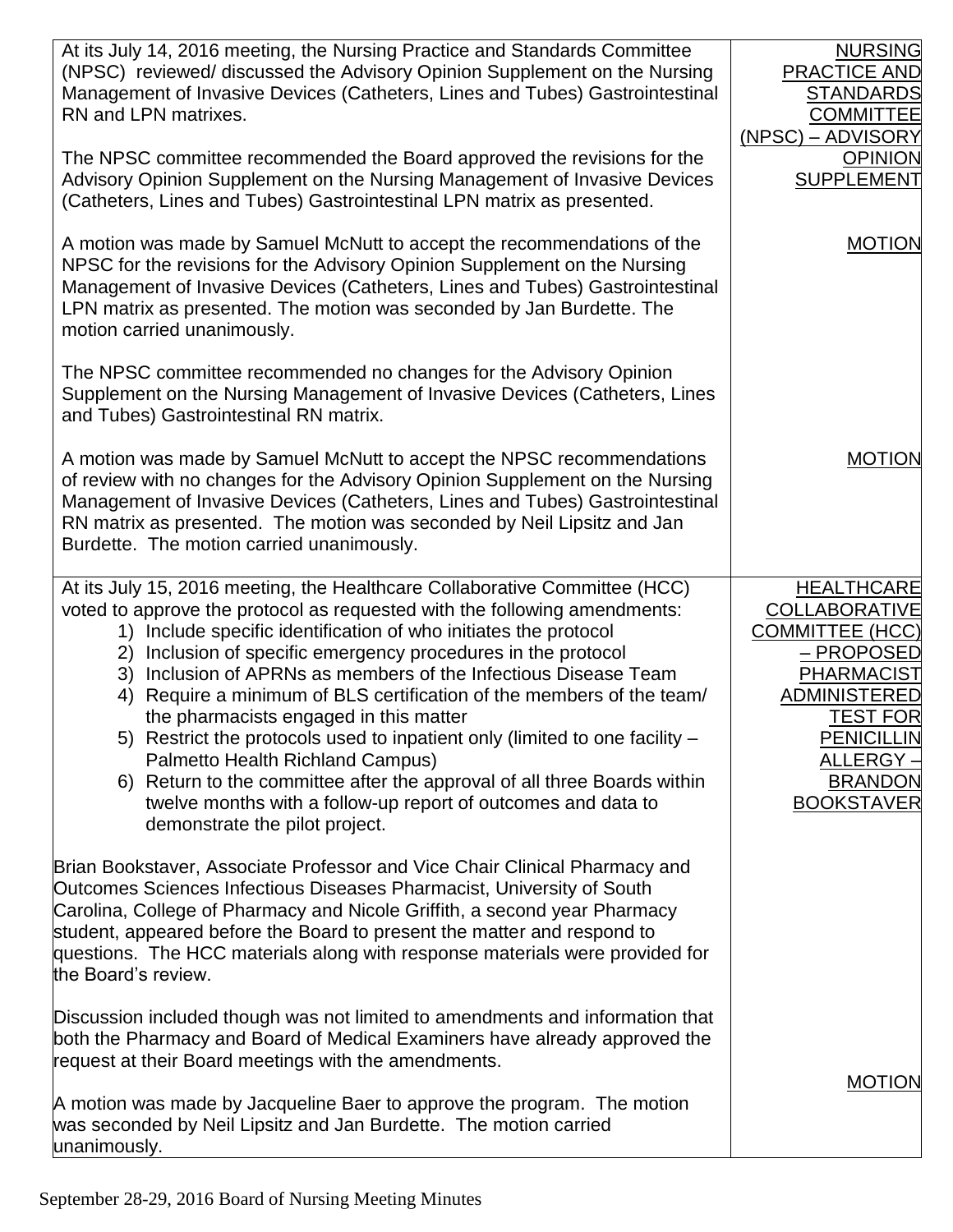| The Board was provided with the enhanced RN/ LPN Nurse Licensure Compact<br>(eNLC) for review/ discussion.                                                                                                                                   | RN/LPN<br><b>ENHANCED NURSE</b><br><b>LICENSURE</b>                                     |
|----------------------------------------------------------------------------------------------------------------------------------------------------------------------------------------------------------------------------------------------|-----------------------------------------------------------------------------------------|
| Rebecca Fotsch, JD, State Advocacy Associate, Nursing Regulation, National<br>Council of State Boards of Nursing (NCSBN) joined the Board via telephone for<br>the discussion/ questions and to assist with the future legislative planning. | COMPACT                                                                                 |
| Mark Sanders, Chief Investigator for the Office of Investigations and<br>Enforcement (OIE) presented the Investigative Review Committee (IRC) Report<br>with recommendations from its meetings held since the July 2016 Board<br>meeting.    | <b>OFFICE OF</b><br><b>INVESTIGATIONS</b><br>AND<br><b>ENFORCEMENT</b><br>(OIE) (CLOSED |
| The Disciplinary Sanctions Guidelines Matrix is used by the IRC in making these<br>recommendations.                                                                                                                                          | SESSION)                                                                                |
| A motion was made by Samuel McNutt to approve 23 cases for Dismissal as<br>recommended by the Investigative Review Committee (IRC). Neil Lipsitz<br>seconded the motion. The motion carried unanimously.                                     | <b>MOTION</b>                                                                           |
| A motion was made by Kay Swisher to approve 60 cases for Formal<br>Complaints as recommended by the Investigative Review Committee (IRC).<br>Sonya Erhardt seconded the motion. The motion carried unanimously.                              | <b>MOTION</b>                                                                           |
| A motion was made by Karen Hazzard to approve 10 Letters of Caution as<br>recommended by the Investigative Review Committee (IRC). Samuel McNutt<br>and Jan Burdette seconded the motion. The motion carried unanimously.                    | <b>MOTION</b>                                                                           |
| A motion was made by Kay Swisher to approve one relinquishment as<br>recommended by the Investigative Review Committee (IRC). Samuel McNutt<br>and Jan Burdette seconded the motion. The motion carried unanimously.                         | <b>MOTION</b>                                                                           |
| Mr. Sanders presented the second quarter 2016 OIE Statistical Report.                                                                                                                                                                        |                                                                                         |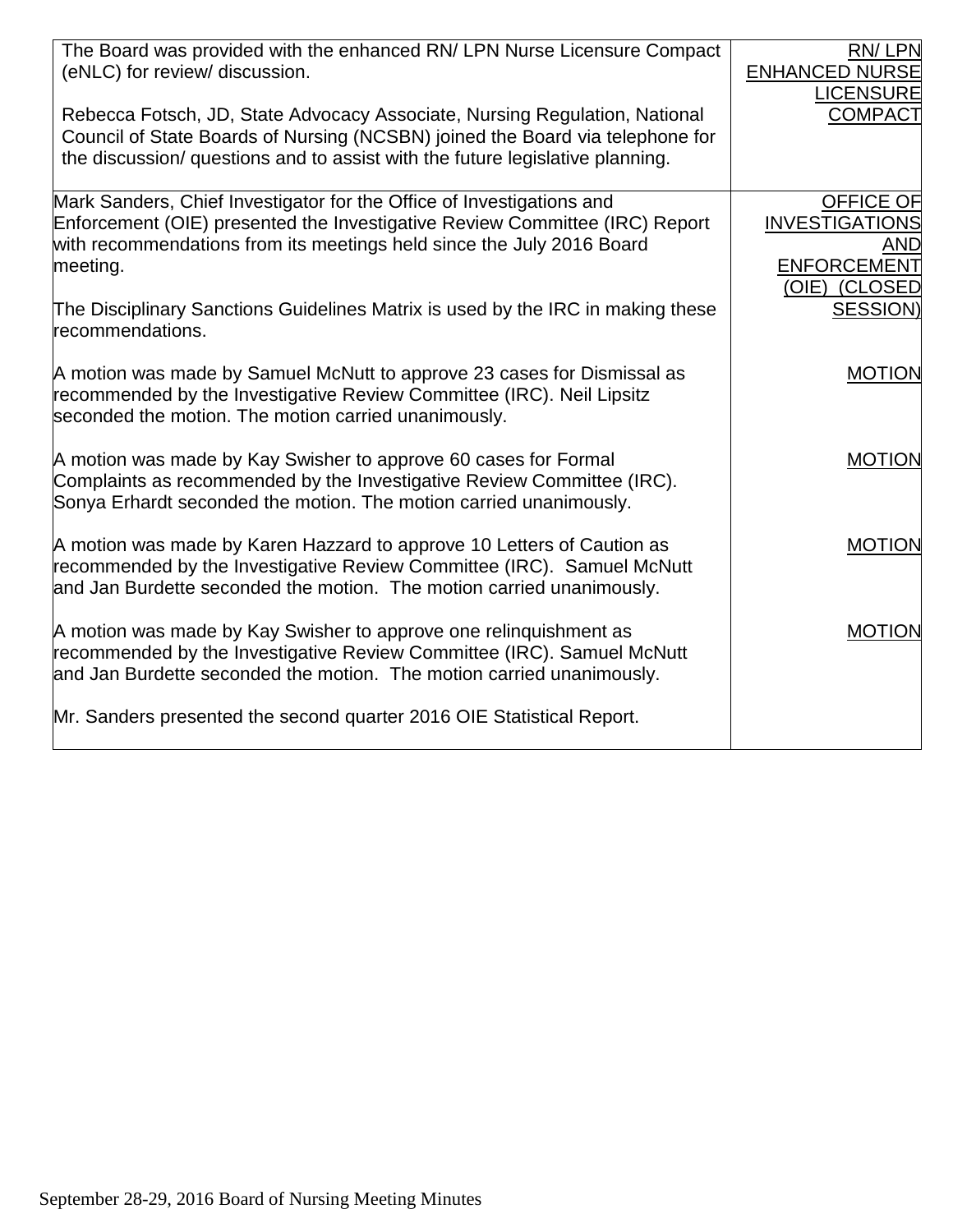| Respondents appeared before the Board. The Board reviewed Memoranda of           | <b>HEARINGS</b>       |
|----------------------------------------------------------------------------------|-----------------------|
| Agreement (MOA) stipulating to violations of the Nurse Practice Act to determine | <b>DISCIPLINE AND</b> |
| disciplinary actions and reviewed recommendations from panel hearings.           | <b>APPLICATION</b>    |
| Applicants for licensure appeared before the Board. The Board reviewed           | APPEARANCES           |
| disciplined reinstatement and reinstatement matters. The Board also reviewed a   | (CONFIDENTIAL)        |
| worksite approval matter.                                                        |                       |
|                                                                                  | <b>APPLICATION</b>    |
| The Board also reviewed disciplinary reinstatement matters.                      | APPEARANCES           |
|                                                                                  | (CONFIDENTIAL)        |
|                                                                                  |                       |
| In Case #2012-379, respondent signed a Memorandum of Agreement (MOA).            |                       |
|                                                                                  |                       |
| A motion was made by Karen Hazzard to go into executive session for the          | <b>MOTION</b>         |
| purpose of receiving legal counsel. Samuel McNutt seconded the motion. The       |                       |
| motion carried unanimously.                                                      |                       |
|                                                                                  |                       |
| A motion was made by Karen Hazzard to go into executive session for the          | <b>MOTION</b>         |
| purpose of receiving legal counsel. Jan Burdette seconded the motion. The        |                       |
| motion carried unanimously.                                                      |                       |
|                                                                                  |                       |
| A motion was made by Samuel McNutt to leave executive session. The motion        | <b>MOTION</b>         |
| was seconded by Sonya Erhardt. The motion carried unanimously. No official       |                       |
| actions were taken during executive session.                                     |                       |
|                                                                                  |                       |
| In Case #2012-379, a motion was made by Eric Sellers to adopt the MOA with no    | <b>MOTION</b>         |
| violation of Code 40-33-110.A.(1) with a private reprimand and completion of     |                       |
| Ethics and Legal Aspects courses within six months of the effective date of the  |                       |
| Final Order. The motion was seconded by Karen Hazzard. The motion carried        |                       |
| unanimously.                                                                     |                       |
|                                                                                  |                       |
| In Case #2015-54, respondent signed a Memorandum of Agreement (MOA).             |                       |
|                                                                                  |                       |
| A motion was made by Karen Hazzard to go into executive session for the          | <b>MOTION</b>         |
| purpose of receiving legal counsel. Jan Burdette seconded the motion. The        |                       |
| motion carried unanimously.                                                      |                       |
|                                                                                  |                       |
| A motion was made by Samuel McNutt to leave executive session. The motion        | <b>MOTION</b>         |
| was seconded by Kay Swisher. The motion carried unanimously. No official         |                       |
| actions were taken during executive session.                                     |                       |
|                                                                                  |                       |
| In case #2015-54, a motion was made by Kay Swisher to adopt the MOA with a       | <b>MOTION</b>         |
| dismissal of the case. The motion was seconded by Samuel McNutt. The motion      |                       |
| carried unanimously.                                                             |                       |
| In Case #2015-244, respondent signed a Memorandum of Agreement (MOA).            |                       |
|                                                                                  |                       |
| A motion was made by Kay Swisher to go into executive session for the purpose    | <b>MOTION</b>         |
| of receiving legal counsel. Karen Hazzard seconded the motion. The motion        |                       |
| carried unanimously.                                                             |                       |
|                                                                                  |                       |
| A motion was made by Samuel McNutt to leave executive session. The motion        | <b>MOTION</b>         |
| was seconded by Karen Hazzard. The motion carried unanimously. No official       |                       |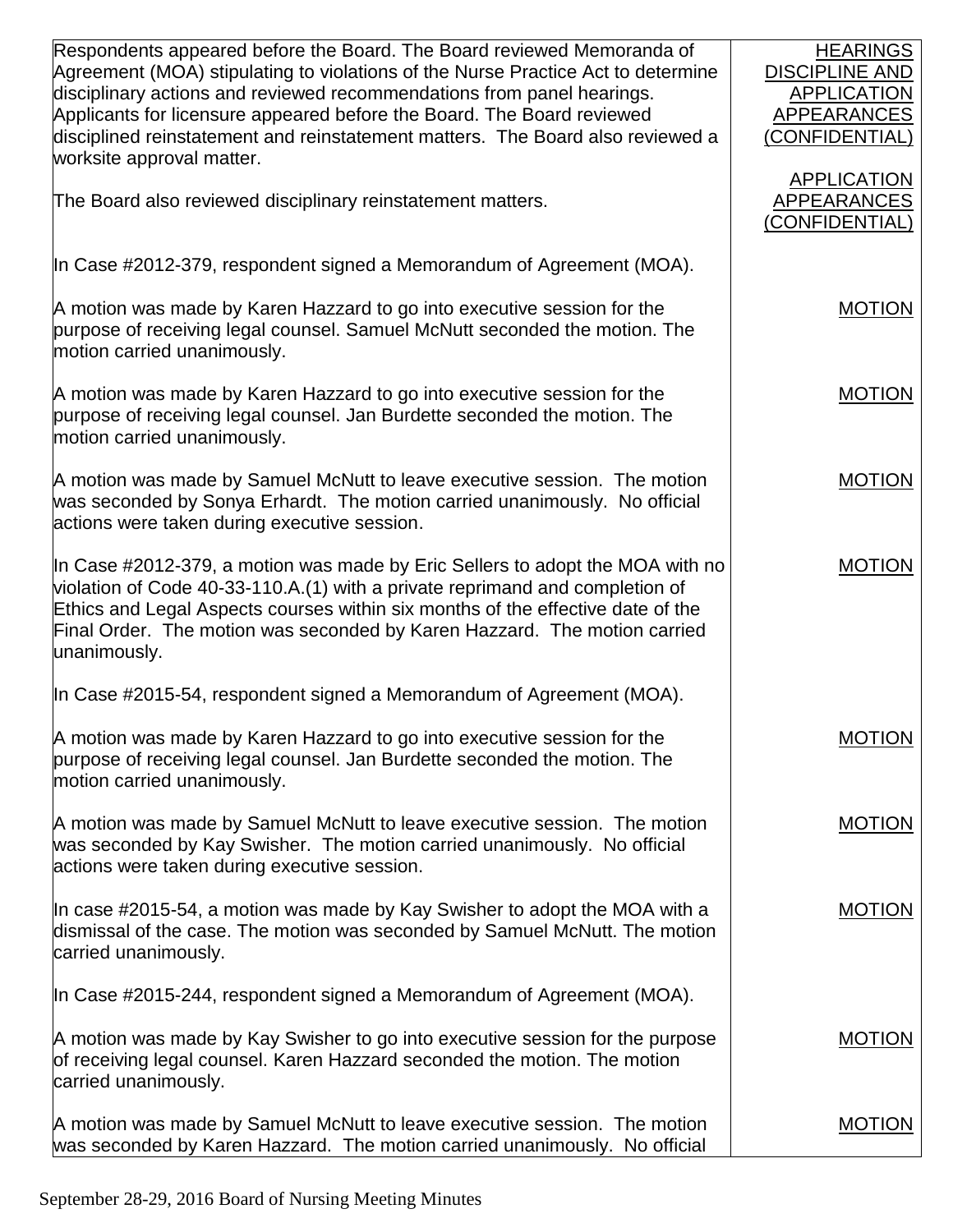| actions were taken during executive session.                                                                                                                                                                                                                                                                            |               |
|-------------------------------------------------------------------------------------------------------------------------------------------------------------------------------------------------------------------------------------------------------------------------------------------------------------------------|---------------|
| In Case #2015-244, a motion was made by Jacqueline Baer to adopt the MOA<br>and move to dismiss. The motion was seconded by Jan Burdette. The motion<br>carried unanimously.                                                                                                                                            | <b>MOTION</b> |
| In Case #2015-423, respondent signed a Memorandum of Agreement (MOA).                                                                                                                                                                                                                                                   |               |
| In Case #2015-423, a motion was made by Jacqueline Baer to adopt the MOA<br>and move to dismiss. The motion was seconded by Jan Burdette. The motion<br>carried unanimously.                                                                                                                                            | <b>MOTION</b> |
| In Case #2013-390, respondent signed a Memorandum of Agreement (MOA).                                                                                                                                                                                                                                                   |               |
| Samuel McNutt and Eric Sellers recused from the matter.                                                                                                                                                                                                                                                                 |               |
| A motion was made by Kay Swisher to go into executive session for the purpose<br>of receiving legal counsel. Neil Lipsitz seconded the motion. The motion carried<br>unanimously.                                                                                                                                       | <b>MOTION</b> |
| A motion was made by Sonya Erhardt to leave executive session. The motion<br>was seconded by Jan Burdette. The motion carried unanimously. No official<br>actions were taken during executive session.                                                                                                                  | <b>MOTION</b> |
| In Case #2013-390, a motion was made by Karen Hazzard to adopt the MOA, to<br>lift the temporary suspension orders and for an RPP evaluation to occur within<br>30 days from today's meeting date. The motion was seconded by Kay Swisher.<br>The motion carried with the abstention of Samuel McNutt and Eric Sellers. | <b>MOTION</b> |
| In Case #2011-205, a panel hearing was June 21, 2016.                                                                                                                                                                                                                                                                   |               |
| A motion was made by Samuel McNutt to go into executive session for the<br>purpose of receiving legal counsel. Kay Swisher seconded the motion. The<br>motion carried unanimously.                                                                                                                                      | <b>MOTION</b> |
| A motion was made by Karen Hazzard to leave executive session. The motion<br>was seconded by Jan Burdette. The motion carried unanimously. No official<br>actions were taken during executive session.                                                                                                                  | <b>MOTION</b> |
| In Case #2011-205, a motion was made by Eric Sellers to accept the panel<br>hearing recommendation. Samuel McNutt and Jan Burdette seconded the<br>motion. The motion carried unanimously.                                                                                                                              | <b>MOTION</b> |
| In Case #2015-3, a panel hearing was June 7, 2016.                                                                                                                                                                                                                                                                      |               |
| In Case #2015-3, a motion was made by Samuel McNutt to accept the panel<br>hearing recommendation. Kay Swisher and Karen Hazzard seconded the<br>motion. The motion carried unanimously.                                                                                                                                | <b>MOTION</b> |
| In Case #2015-379, a panel hearing was June 7, 2016.                                                                                                                                                                                                                                                                    |               |
| Carol Moody recused from the matter.                                                                                                                                                                                                                                                                                    |               |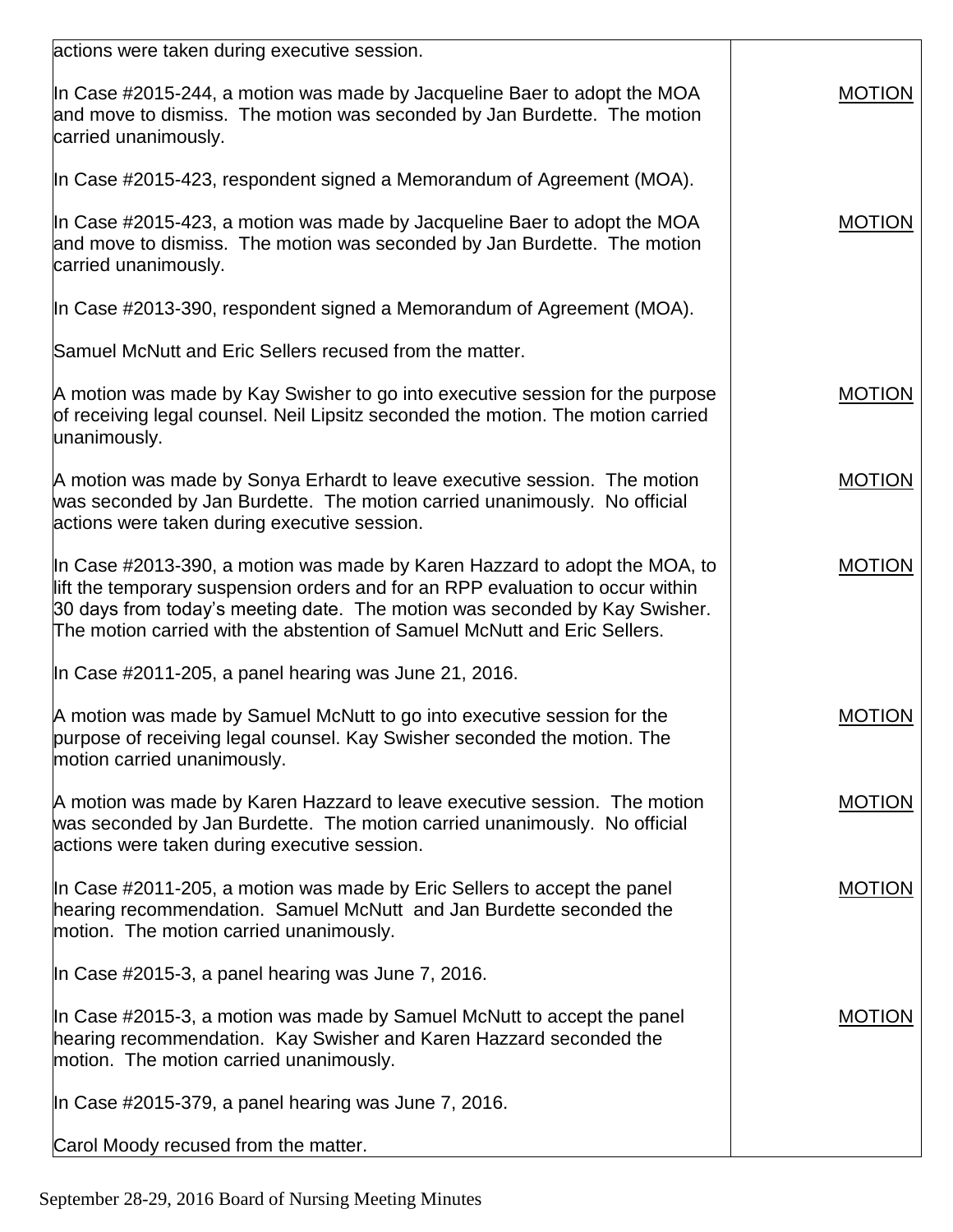| A motion was made by Kay Swisher to go into executive session for the purpose<br>of receiving legal counsel. Samuel McNutt seconded the motion. The motion<br>carried unanimously.                                                                                                                                                                                                                                            | <b>MOTION</b> |
|-------------------------------------------------------------------------------------------------------------------------------------------------------------------------------------------------------------------------------------------------------------------------------------------------------------------------------------------------------------------------------------------------------------------------------|---------------|
| A motion was made by Eric Sellers to leave executive session. The motion was<br>seconded by Kay Swisher. The motion carried unanimously. No official actions<br>were taken during executive session.                                                                                                                                                                                                                          | <b>MOTION</b> |
| In Case #2015-379, a motion was made by Jacqueline Baer to accept the panel<br>hearing recommendation with the change to private from public. Neil Lipsitz<br>seconded the motion. The motion carried with the recusal of Carol Moody.                                                                                                                                                                                        | <b>MOTION</b> |
| In Case #2014-603 a panel hearing was June 7, 2016.                                                                                                                                                                                                                                                                                                                                                                           |               |
| In Case #2014-603 a motion was made by Karen Hazzard to accept the panel<br>hearing recommendation. The motion was seconded by Jacqueline Baer. The<br>motion carried unanimously.                                                                                                                                                                                                                                            | <b>MOTION</b> |
| An applicant for licensure as a licensed practical nurse by disciplined<br>reinstatement appeared before the Board.                                                                                                                                                                                                                                                                                                           |               |
| A motion was made by Samuel McNutt to go into executive session for the<br>purpose of receiving legal counsel. Jan Burdette seconded the motion. The<br>motion carried unanimously.                                                                                                                                                                                                                                           | <b>MOTION</b> |
| A motion was made by James Mallory to leave executive session. The motion<br>was seconded by Jan Burdette. The motion carried unanimously. No official<br>actions were taken during executive session.                                                                                                                                                                                                                        | <b>MOTION</b> |
| A motion was made by Jacqueline Baer to amend the MOA/ order of June 5,<br>2015 to allow for evaluation by Pavilion, to lift all orders of suspension and to<br>grant the reinstatement of licensure. Neil Lipsitz, Jan Burdette and Karen<br>Hazzard seconded the motion. The motion carried unanimously.                                                                                                                    | <b>MOTION</b> |
| An applicant for licensure as a registered nurse by disciplined reinstatement<br>appeared before the Board.                                                                                                                                                                                                                                                                                                                   |               |
| A motion was made by Samuel McNutt to go into executive session for the<br>purpose of receiving legal counsel. Neil Lipsitz seconded the motion. The motion<br>carried unanimously.                                                                                                                                                                                                                                           | <b>MOTION</b> |
| A motion was made by Samuel McNutt to leave executive session. The motion<br>was seconded by Karen Hazzard. The motion carried unanimously. No official<br>actions were taken during executive session.                                                                                                                                                                                                                       | <b>MOTION</b> |
| A motion was made by Kay Swisher to adopt the MOA and grant the application<br>for reinstatement of licensure with the following sanctions: a private reprimand,<br>a \$500 civil penalty and completion of legal aspects and ethics courses with<br>payment and course completion within six months of the effective date of the<br>Final Order. The motion was seconded by Eric Sellers. The motion carried<br>unanimously. | <b>MOTION</b> |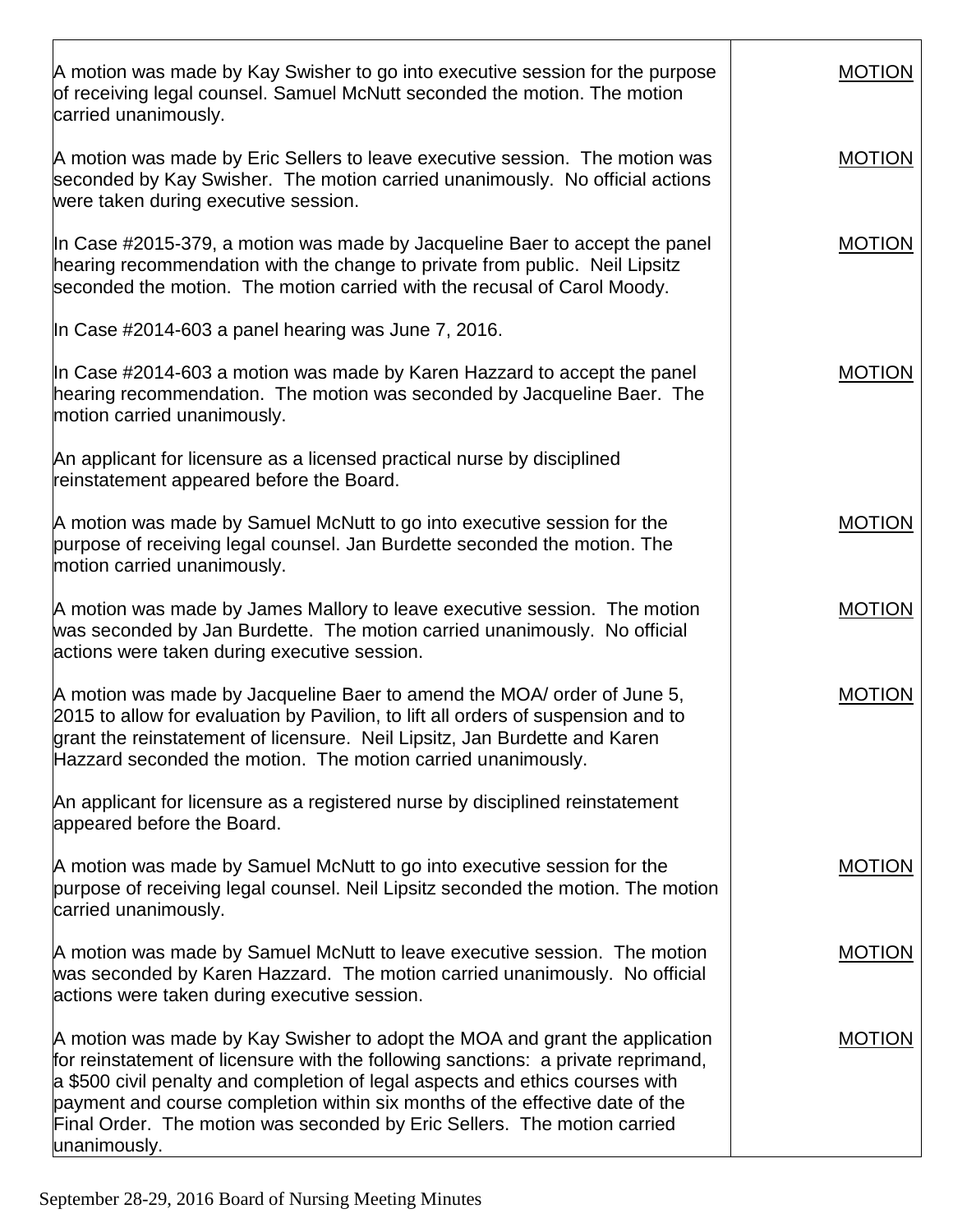| In Case #2013-8 and 2015-238, a panel hearing was June 21, 2016.                                                                                                                                                                                   |               |
|----------------------------------------------------------------------------------------------------------------------------------------------------------------------------------------------------------------------------------------------------|---------------|
| A motion was made by Samuel McNutt to go into executive session for the<br>purpose of receiving legal counsel. Kay Swisher seconded the motion. The<br>motion carried unanimously.                                                                 | <b>MOTION</b> |
| A motion was made by Samuel McNutt to leave executive session. The motion<br>was seconded by Neil Lipsitz. The motion carried unanimously. No official<br>actions were taken during executive session.                                             | <b>MOTION</b> |
| In Case #2013-8 and 2015-238, a motion was made by Kay Swisher to adopt the<br>panel recommendation and to lift the orders of suspension. The motion was<br>seconded by Eric Sellers. The motion carried unanimously.                              | <b>MOTION</b> |
| In Case #2014-122, a panel hearing was July 12, 2016.                                                                                                                                                                                              |               |
| In Case #2014-122, a motion was made by Samuel McNutt to adopt the panel<br>hearing recommendation. The motion was seconded by Neil Lipsitz, Sonya<br>Erhardt and Eric Sellers. The motion carried unanimously.                                    | <b>MOTION</b> |
| In Case #2013-257, a panel hearing was July 12, 2016.                                                                                                                                                                                              |               |
| In Case #2013-257, a motion was made by Neil Lipsitz to adopt the panel<br>hearing recommendation. The motion was seconded by Samuel McNutt. The<br>motion carried unanimously.                                                                    | <b>MOTION</b> |
| In Case #2014-478, a panel hearing was June 21, 2106.                                                                                                                                                                                              |               |
| In Case #2014-478, a motion was made by Samuel McNutt to adopt the panel<br>hearing recommendation. The motion was seconded by Kay Swisher. The<br>motion carried unanimously.                                                                     | MOTION        |
| In Case #2014-616 and 2015-149, a panel hearing was August 9, 2016.                                                                                                                                                                                |               |
| Carol Moody recused from the matter.                                                                                                                                                                                                               |               |
| In Case #2014-616 and 2015-149, a motion was made by Eric Sellers to adopt<br>the panel hearing recommendation. The motion was seconded by Karen<br>Hazzard, Neil Lipsitz and Jan Burdette. The motion carried with the recusal of<br>Carol Moody. | <b>MOTION</b> |
| In Case #2014-360, a panel hearing was August 9, 2016.                                                                                                                                                                                             |               |
| Carol Moody recused from the matter.                                                                                                                                                                                                               |               |
| In Case #2014-360, a motion was made by Kay Swisher to adopt the panel<br>hearing recommendation. The motion was seconded by Neil Lipsitz and Karen<br>Hazzard. The motion carried with the recusal of Carol Moody.                                | <b>MOTION</b> |
| In Case #2014-357, a panel hearing was August 9, 2016.                                                                                                                                                                                             |               |